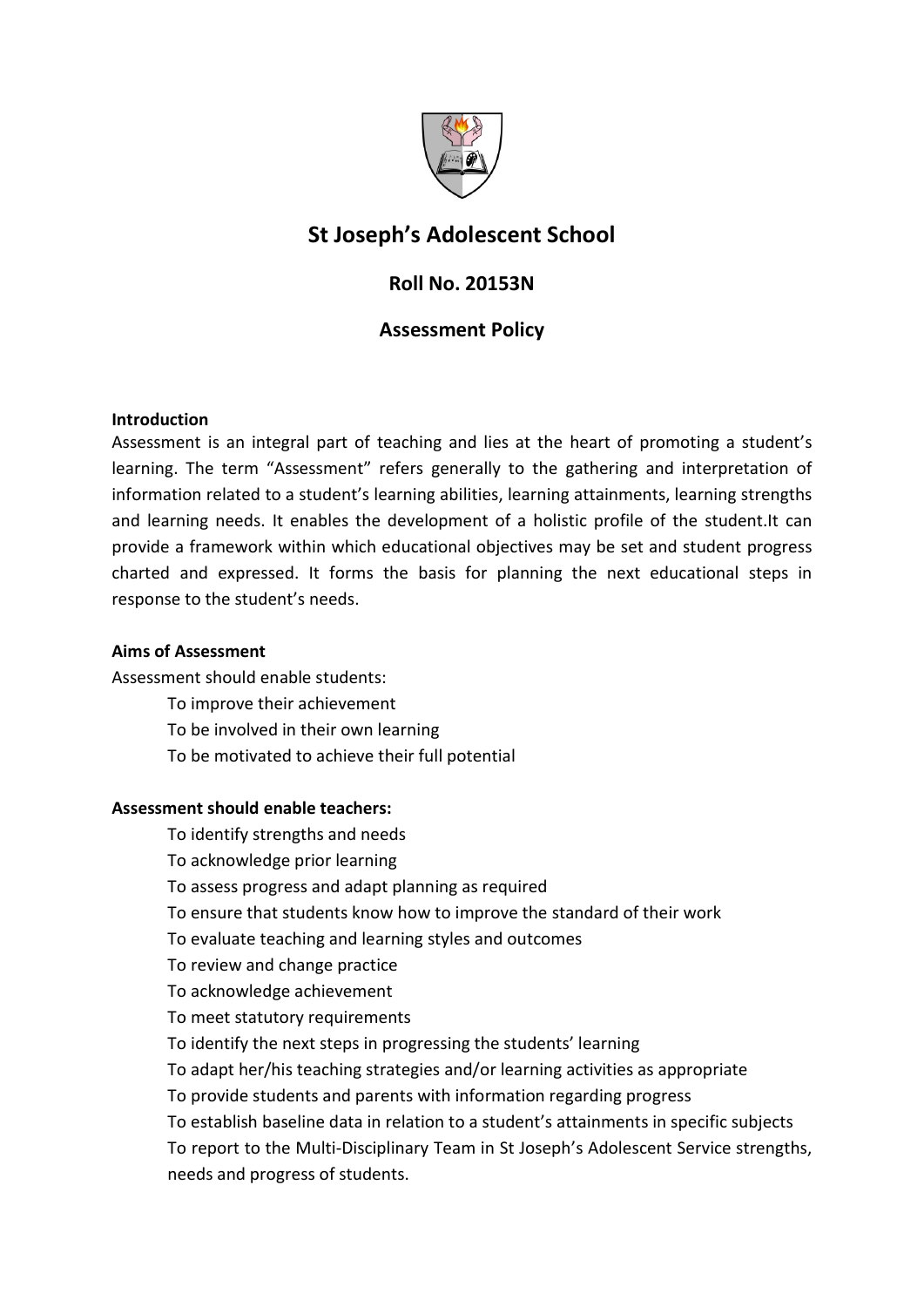#### Reporting of assessment should enable parents:

 To be involved in their child's learning To understand and encourage the progress their child is making

#### Nature and Purpose of Assessment

#### Definition:

Assessment in education is 'about gathering, interpreting and using information about the processes and outcomes of learning' (NCCA Guidelines 2007). It takes different forms and can be used in a variety of ways. St Joseph's Adolescent School will use a continuum of assessment methods ranging from student-led assessment through to teacher-led assessment.

#### The underlying philosophy/rationale taken to assessment in this school:

Assessment in our school needs to be adapted in regard to the presenting needs of our students, the short-time nature of their placements in the school and the need to liaise closely with referring/local schools:

- School placements are short-term (vary from 6 weeks to 12 months), depending on the severity of the mental health/emotional difficulties. Average attendance is about 12 weeks.
- Students present with a wide range of mental health difficulties such as psychosis, severe anxiety, depression, schizophrenia, Autism Spectrum Disorder, ADHD, OCD, Conduct Disorder, eating disorders, suicidal ideation and deliberate self-harm.
- All students are supported in a phased return to their own school/training, including school meeting at student's school or training centres such as Youthreach, Solas, National Learning Network, Eve Holdings, etc.

St. Joseph's Adolescent School is recognized as a special school, which functions, as outlined in our mission statement, to provide a therapeutic and supportive milieu within the school setting for students experiencing mental health difficulties. The school functions as part of a multi-disciplinary team (MDT) at St Joseph's Adolescent and Family Services. Students from the Day Unit and the Adolescent In-Patient Unit attend the school, as outlined in their careplan.

St. Joseph's Adolescent School is a co-educational special school with a broad curriculum, which aims to cater for the diverse needs, abilities and aptitudes of its students aged 13 to 18 years. The special needs category designated by the Department of Education and Skills (DES) is 'severe emotional disturbance' and the pupil-teacher ratio for this category is currently 6:1.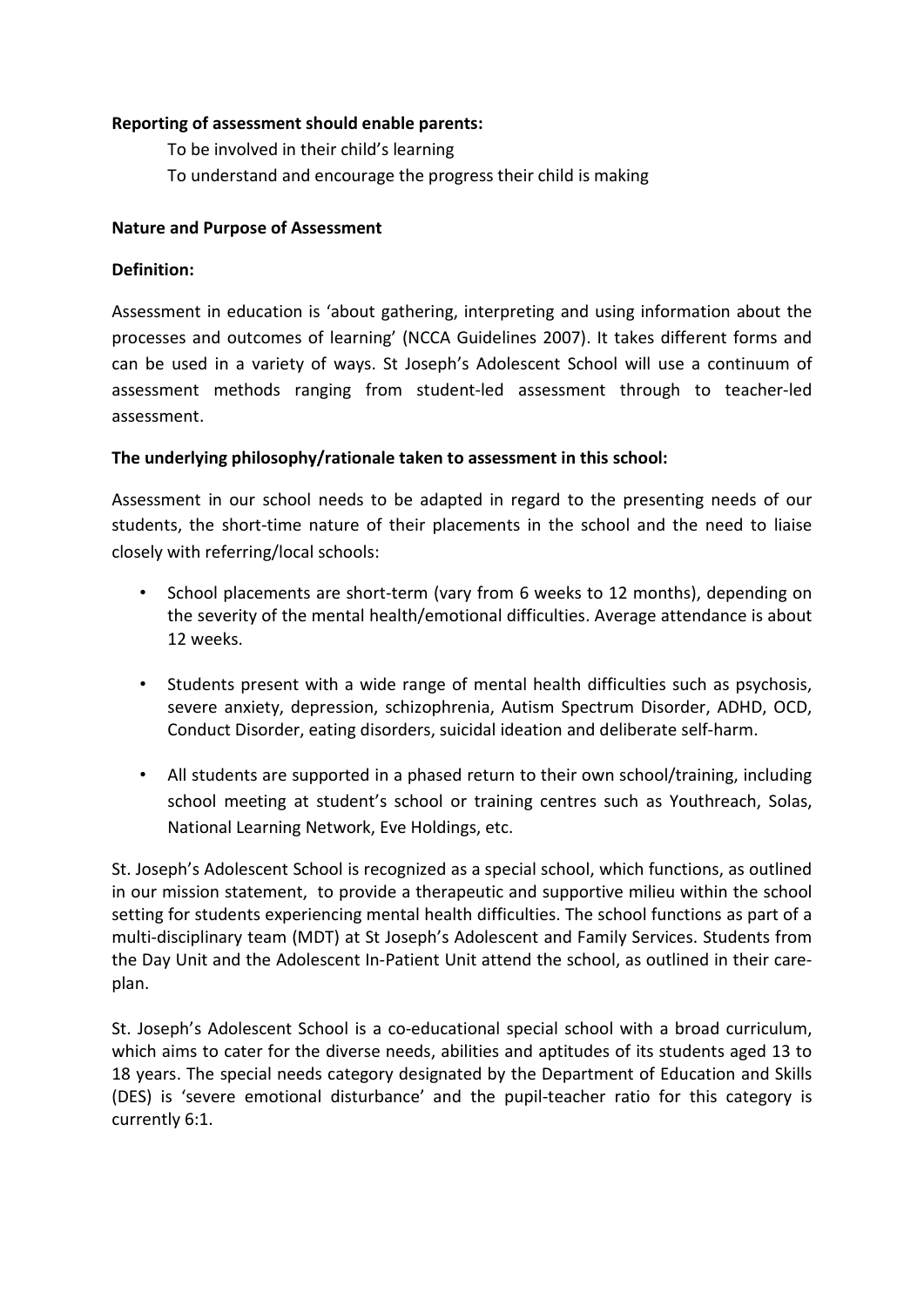Assessment in the school forms part of the overall assessment of a student's needs in St Joseph's Service and is incorporated into the Care Plans as formulated by all members of the Multi-Disciplinary Team.

# Individual Education Plan (IEP)

The development of an 'Individual Education Plan' (IEP) is central to the education of each student, as outlined in the School Policy on Special Educational Needs (SEN). Initially, the Key-Teacher meets with the student for an 'educational intake interview'. The student is involved in the development of his/her IEP in addition to parents/guardians, teachers, members of the MDT and teachers from the referring school. In order to facilitate this process, Student/Parent/School Input Forms have been developed. (Appendix A). Feedback of information from each of those forms is incorporated into the IEP as appropriate. An initial school meeting with parents/guardians supplements this information.

# The IEP includes the following:

- · personal information
- school information/SEN/curriculum/subjects/learning/social aspects
- · diagnostic information on admission to St. Joseph's
- key personnel involved in the IEP
- impact of SEN on educational development
- formal and informal assessments (see below)
- interests and strengths
- learning needs and behavioural needs
- subject / targets with teaching methods / resources
- · progress and outcomes.
- · start and review dates

In relation to the IEP, every effort is made to set appropriate short term goals for the student. These will be reviewed with the student and, on a weekly basis, (currently on Wednesday at 2pm) by all key teachers as a conference-group. The allocated key teacher will oversee the transition from school to the next setting (as per the EPSEN Act, 2004).(See Appendix B: IEP Template)

# Forms of Assessment

Assessments can be either informal or formal.

# 1. Informal Assessment

The most common forms of assessment used in the school are of an informal nature and these take place regularly in the classroom. These informal assessments are at the discretion of individual teachers who will use them constructively for learning to take place.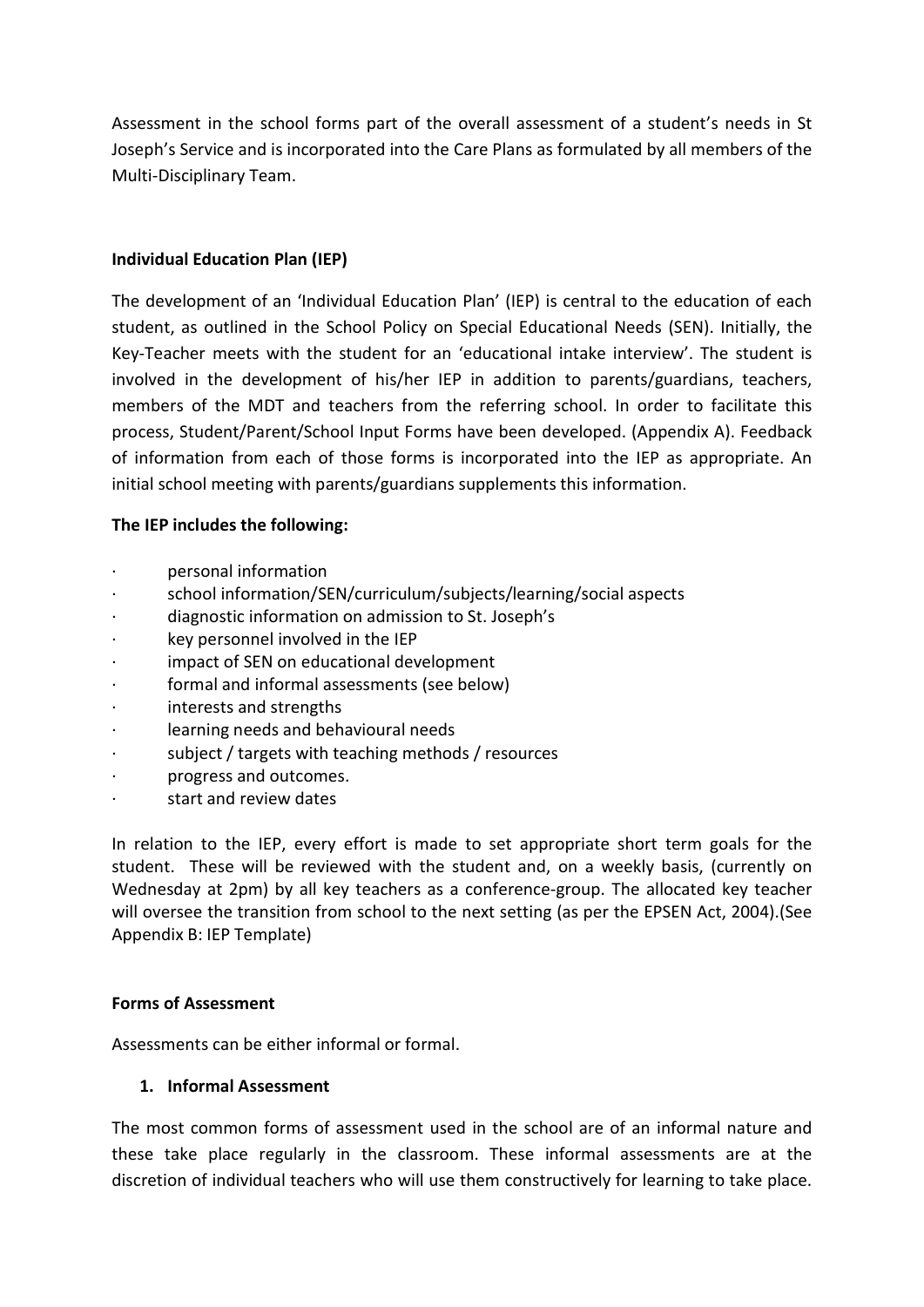Timely feedback and constructive advice are vital components in this process. Where appropriate, teachers will keep records of these assessments to provide an insight into a student's progress over time and to fully inform the learning process. Key teachers will record this progress in the student's IEP. Informal assessment methods include:

- $\circ$  Questions and answers in class
- o Worksheets and written class-work
- o Essays and assignments
- o Reading and writing in class
- o Teacher observations
- o Teacher daily and weekly evaluations (recorded on School-T Drive)
- o Sample exam questions
- $\circ$  Homework written or learned.

# 2. Formal Assessment

There are various types of formal assessments that take place in the school. As student placements are short, the school does not provide regular house examinations, such as Christmas and Summer Examinations. Formal assessments include:

- $\circ$  'Mock Examinations' for Junior Certificate students (3<sup>rd</sup> year) and Leaving Certificate students ( $6<sup>th</sup>$  year) during the month of February
- o End of Chapter/Topic Tests
- o Aural/Oral Tests
- o Junior and Leaving Certificate Examinations
- o Leaving Certificate Applied Continuous Assessments and Examinations
- o York Assessment of Reading for Comprehension

Both informal and formal assessments, as above, and the input of other professional reports (such as, Speech and Language Therapy, Psychology, etc.) enable a profile to be built up of each student. (See IEP). From this planning teachers generateprogrammes of work and lesson plans,with clear learning targets and activities.

See Appendix C for full list of assessments currently being used in the school.

# Assessment Approaches

This Assessment Policy is based on two assessment approaches and St Joseph's Adolescent School will use a balanced combination of both:

Assessment for Learning (AfL) takes place when the teacher shares information with the student about the student's learning and when the teacher uses this informationto plan the next steps in their teaching and in the student's learning. AfL is characterised by: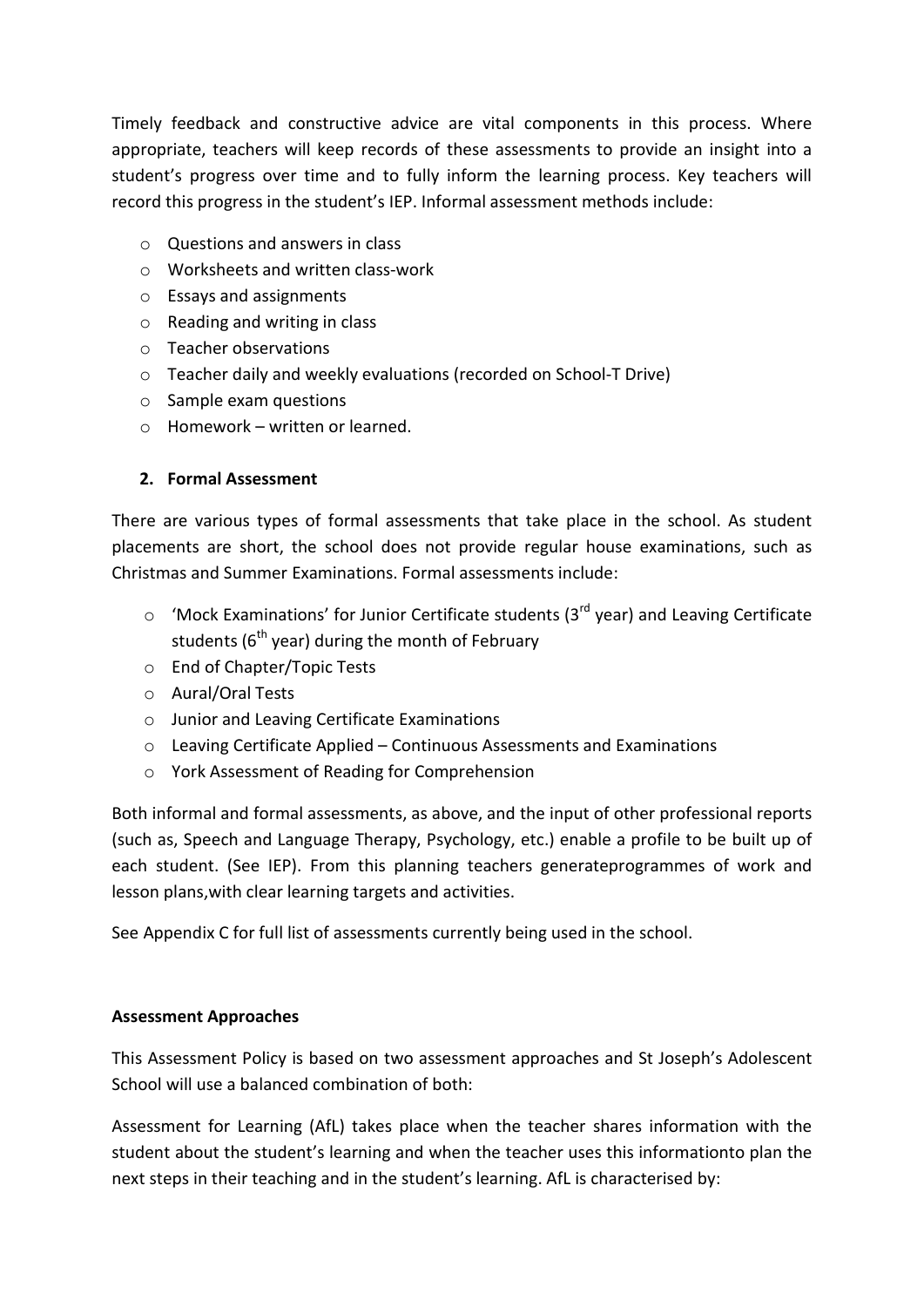- Sharing learning goals with students
- Helping students to recognise the standards they are aiming for
- Involving students in identifying and assessing their own learning
- Providing feedback, which helps students recognise what they must do to close any gaps in their knowledge or understanding
- Communicating to the student that they can improve
- Adjusting teaching to take account of the results of assessment.

Assessment of Learning (AoL) is used to provide a summary of what the student has achieved at fixed points, such as end of period of study or when a unit of work is completed or at the end of an academic year. Information from assessment of learning can be used to report to others, such as parents, teachers and members of the MDT.

#### Responsibilities

The Principal and teachers share the responsibility to ensure that appropriate assessment takes place in the context of the aims of this policy, record progress and identify learning needs.

#### Record Keeping

Record keeping is an essential element of good teaching. It provides the basis for reports and discussions with students and parents. However it must not be so detailed that it hinders teaching and learning. A record of academic subject matter covered in each class and daily/weekly evaluations of each student's presentation, engagement and outcomes are recorded on the St Vincent's Hospital Schools/T Drive. This Drive can be accessed in both the Day Unit and AIPU and is password protected to ensure confidentiality (as per ICT/Internet Policy). The evaluations are presented at the MDT meetings on a weekly basis in each Unit. Each student's IEP is also recorded on the School/T Drive. All other forms of assessment and reports are recorded in the appropriate school files for each school-year and stored safely in the school office.

#### Implementation of Record Keeping:

Each teacher will be responsible for maintaining the following:

- A short-term plan of teaching and assessment activities(weekly)
- A medium-term plan of teaching and assessment activities (4-6 weeks)
- $\bullet$  An IEP.

Reporting and using the results of Assessments to improve student learning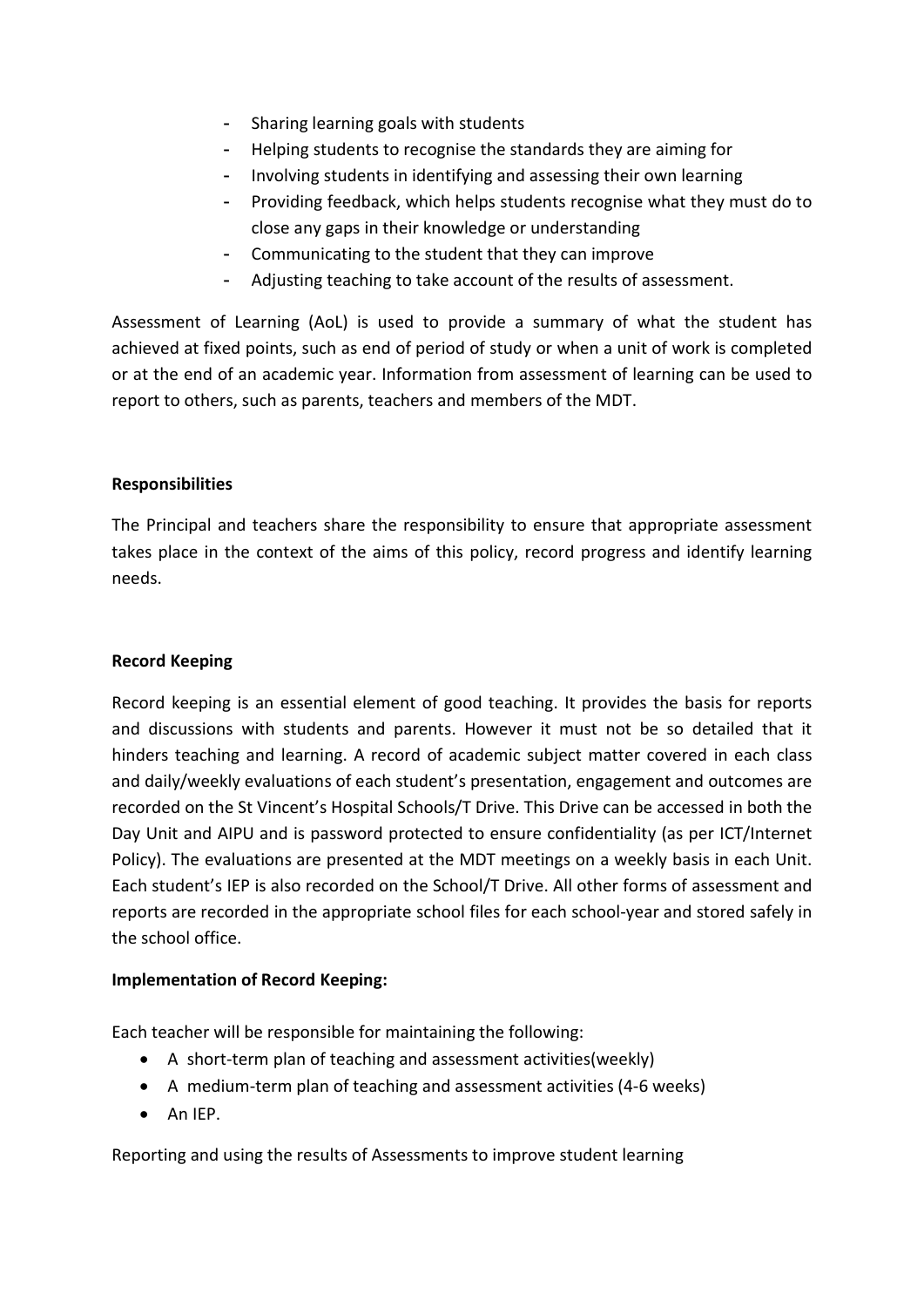Parents/Guardians play a critical role in supporting their children's learning. The Principal and teachers in St Joseph's School share information with students and parents/guardians about the progress that students are achieving in the school. In this regard, teachers use different sources of evidence, such as informal and formal assessments (as recorded on the IEP) and examples of students' work. Key teachers meet parents/guardians on at least two occasions during a student's placement – shortly after admission in regard to the IEP and prior to re-integration to their school.

#### Discharge Reports

On discharge, the parents/guardians of each student are provided with a full assessment report. As part of this report, key teachers are responsible for completing, in the appropriate section, a discharge report under the heading 'Educational Interventions'. This may include details of the student's engagement in the educational programme, presentation and concentration, peer and adult relationships, educational outcomes achieved, strengths and learning needs identified. Teachers, in consultation with members of the MDT, also make recommendations in regard to further educational supports and courses available.

#### Implementation

This policy supersedes the (Draft) Assessment Policy drawn up in 2008 and is effective from October 2014

| <b>Policy Reviewed October 2014</b>    |  |
|----------------------------------------|--|
| <b>Ratified by Board of Management</b> |  |
|                                        |  |
|                                        |  |
|                                        |  |
| <b>Chairperson Board of Management</b> |  |
| <b>Date</b>                            |  |
| <b>Review Date</b>                     |  |
|                                        |  |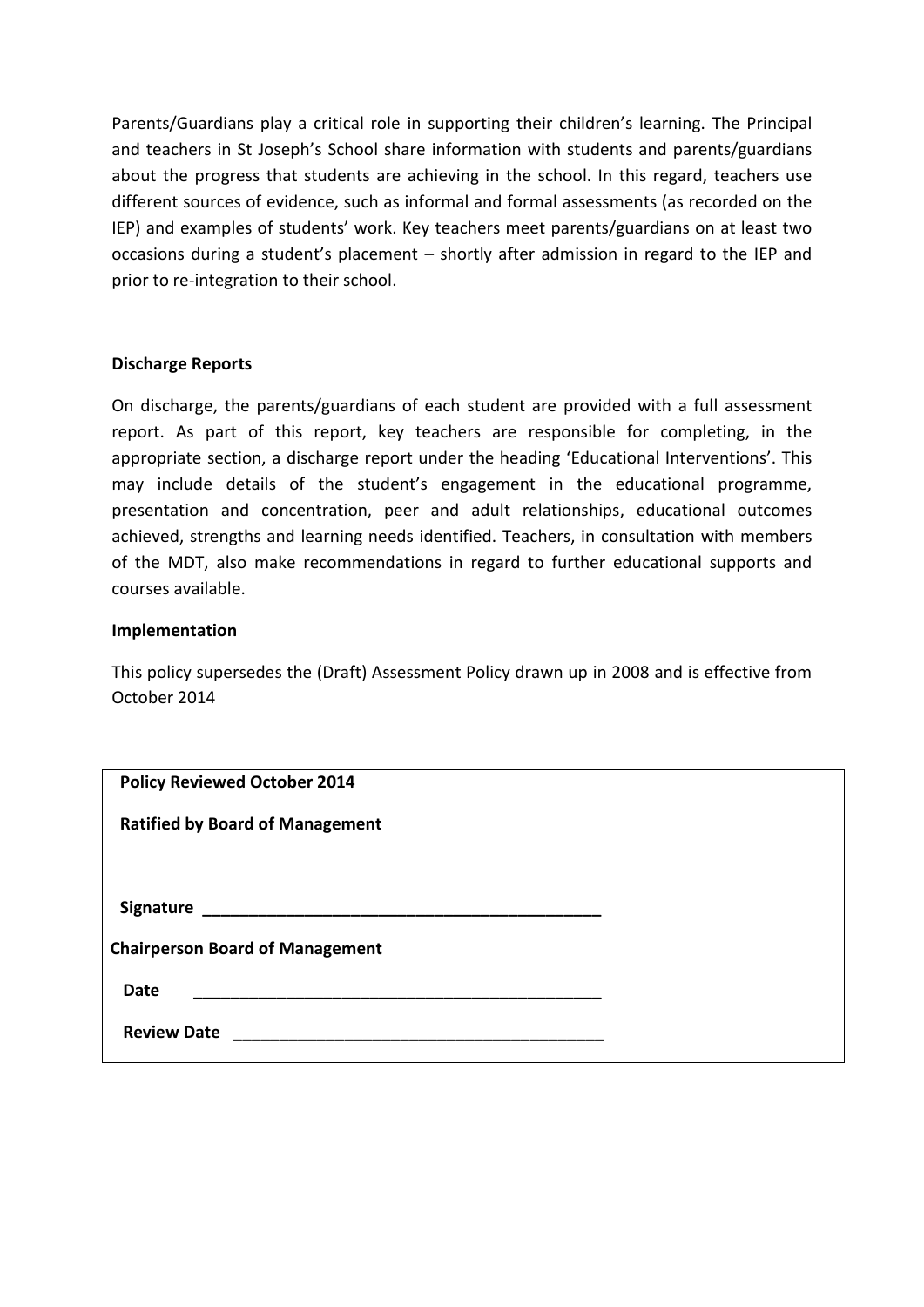#### References:

Department of Education and Science (2007) Inclusion of Students with Special Educational Needs: Post-Primary Guidelines. Dublin: Government Publications Sales Office.

Department of Education and Science (2000) Learning Support Guidelines. Dublin: Government Publications Sales Office.

Department of Education and Science (2012) School Self-Evaluation: Guidelines for Primary Schools. Dublin: Inspectorate, Department of Education and Skills.

NCSE (2007) Guidelines on the Individual Education Plan Process. Dublin: Government Publications Office.

NCCA (2010) Standardised Testing In Lower Secondary Education. NCCAResearch Report No. 12. Dublin: NCCA.

NCCA (2008) Exceptionally Able Students: Draft Guidelines for Teachers. Dublin: NCCA.

NCSE (2012) Research Report No. 10 Curriculum and Curriculum Access Issues for Students with Special Educational Needs in Post-Primary Settings: An International Review. Authors: Alison O'Mara, BenedicteAkre, Tony Munton, Isaac Marrero-Guillamon, Alison Martin, Kate Gibson, Alexis Llewellyn, Victoria Clift-Matthews, Paul Conway and Chris Cooper

Circular 0056/2011: Initial Steps in the Implementation of the National Literacy and Numeracy Strategy

Government of Ireland (1998) Education Act. Dublin: Government Publications Sales Office.

Government of Ireland (2004) Education for Persons with Special Education Needs (EPSEN), Dublin: Government Publications Sales Office

NCCA (2009) Reporting to Parents in Primary School: Communication, Meaning and Learning. Dublin: NCCA.

NCCA (2008) Exceptionally Able Students: Draft Guidelines for Teachers. Final Report on the Consultation.

# Appendix A:

- 1) IEP Input Form (Student)
- 2) IEP Input Form (Parent/Guardian)
- 3) IEP Input Form (Current School)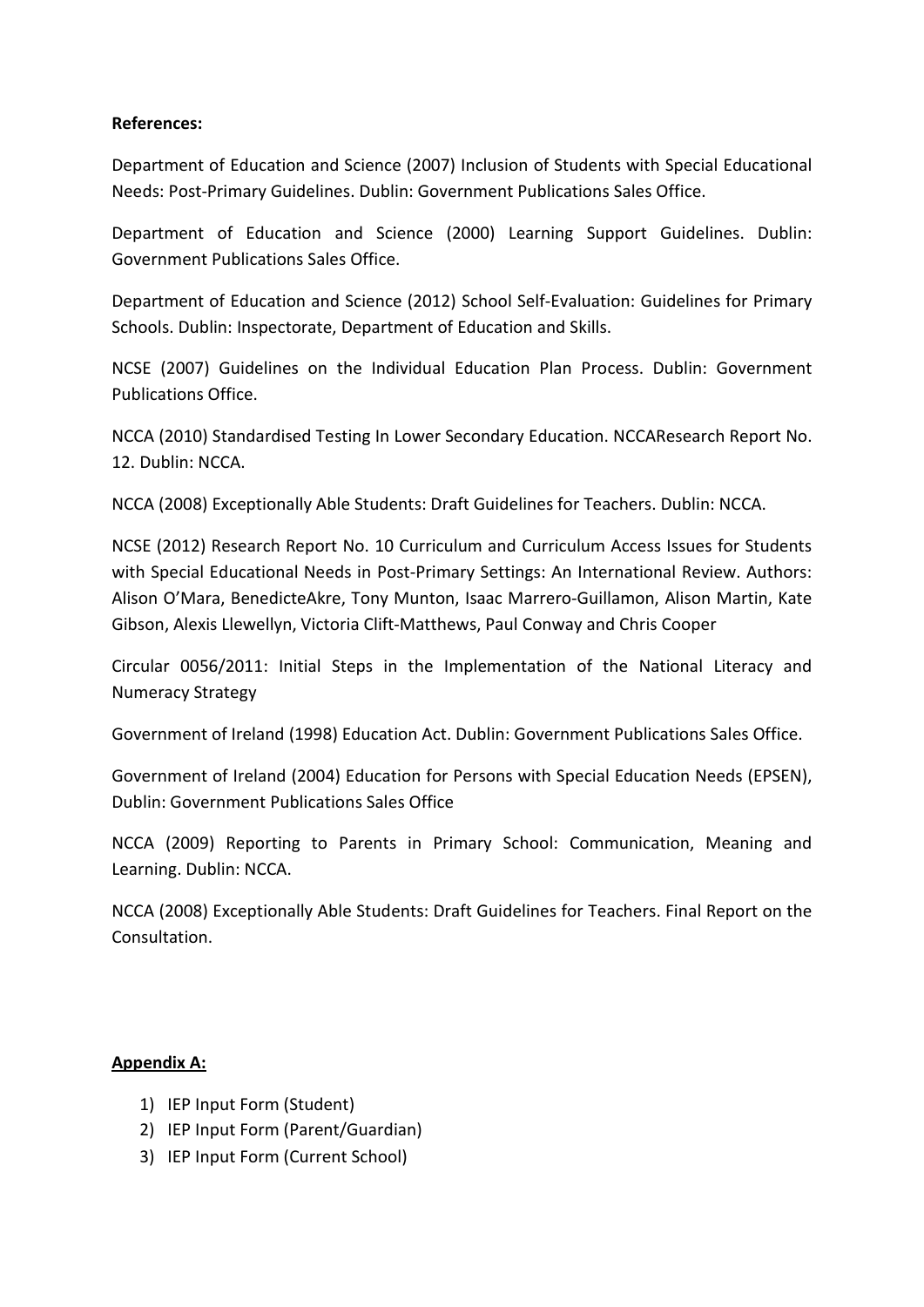# Appendix B:

| <b>IEP Template</b>                                                                |       |      |  |
|------------------------------------------------------------------------------------|-------|------|--|
| Student name:                                                                      |       |      |  |
| School:                                                                            | Year: | Age: |  |
| Past School:                                                                       |       |      |  |
| Summary of information (formal & informal MDT assessments/recommendations & dates) |       |      |  |

Additional Information/Concerns:

| Summary of Strengths (incl. attainments, preferences, interests, learning style) and Needs |              |
|--------------------------------------------------------------------------------------------|--------------|
| <b>STRENGTHS</b>                                                                           | <b>NEEDS</b> |
| <b>Priority Learning Needs</b>                                                             |              |
| Subjects:                                                                                  |              |
| Goals:                                                                                     |              |

| Learning           | <b>Teaching</b>    | Progress/Outcomes | <b>Status</b> | Staff    |
|--------------------|--------------------|-------------------|---------------|----------|
| targets/Objectives | Strategy/Resources |                   | date          | Involved |
|                    |                    |                   |               |          |
|                    |                    |                   |               |          |
|                    |                    |                   |               |          |
|                    |                    |                   |               |          |
|                    |                    |                   |               |          |
|                    |                    |                   |               |          |
|                    |                    |                   |               |          |